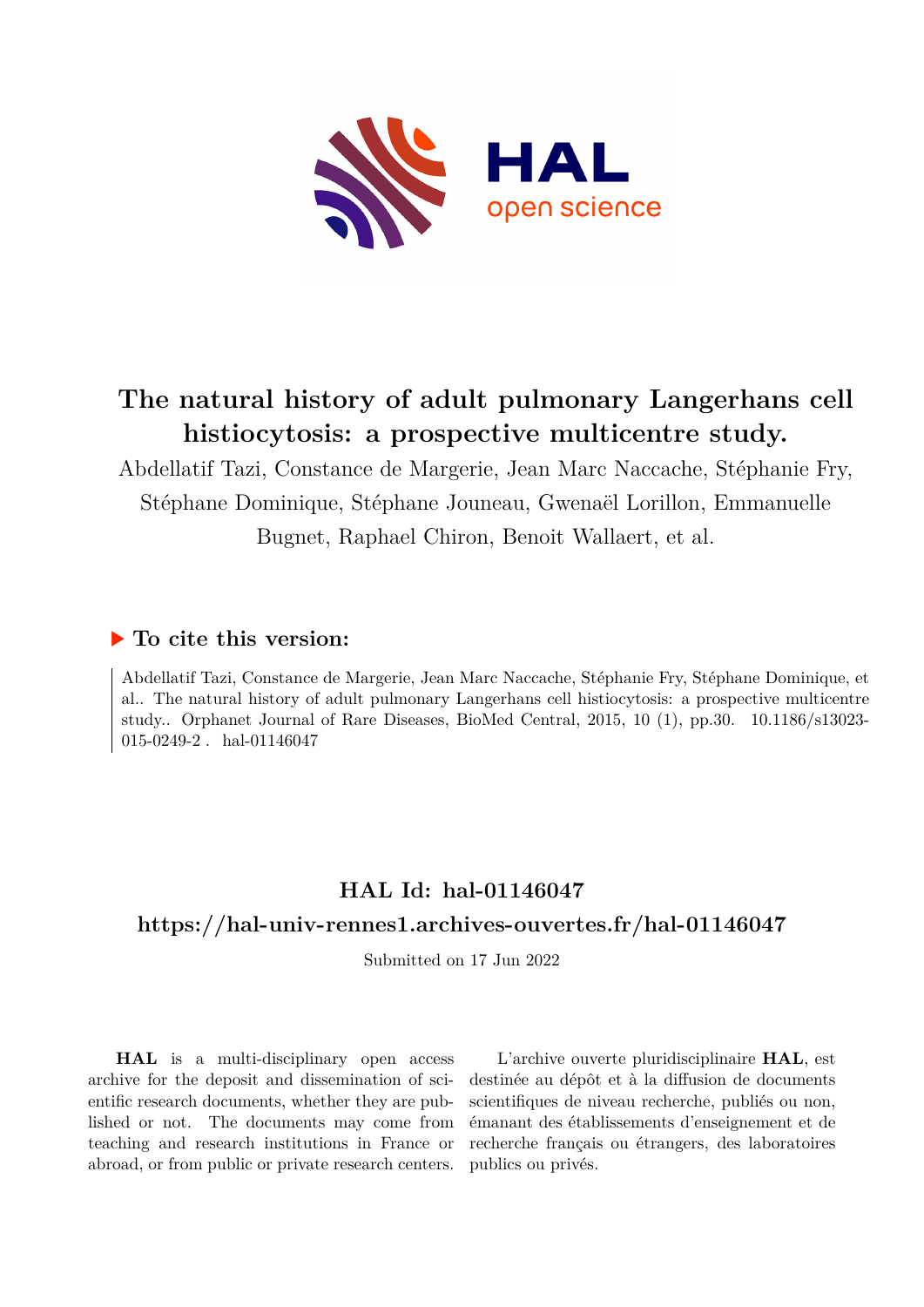

**RESEARCH RESEARCH CONSUMING ACCESS** 

# The natural history of adult pulmonary Langerhans cell histiocytosis: a prospective multicentre study

Abdellatif Tazi<sup>1,2\*</sup>, Constance de Margerie<sup>3</sup>, Jean Marc Naccache<sup>4</sup>, Stéphanie Fry<sup>5</sup>, Stéphane Dominique<sup>6</sup> , Stéphane Jouneau<sup>7</sup>, Gwenaël Lorillon<sup>1</sup>, Emmanuelle Bugnet<sup>1</sup>, Raphael Chiron<sup>8</sup>, Benoit Wallaert<sup>5,9</sup>, Dominique Valeyre<sup>10</sup> and Sylvie Chevret<sup>2,11</sup>

### Abstract

Background: The natural history of pulmonary Langerhans cell histiocytosis (PLCH) has been unclear due to the absence of prospective studies. The rate of patients who experience an early progression of their disease is unknown. Additionally, conflicting effects of smoking cessation on the outcome of PLCH have been reported.

Methods: In this prospective, multicentre study, 58 consecutive patients with newly diagnosed PLCH were comprehensively evaluated over a two-year period. Our objectives were to estimate the incidence of early progression of the disease and to evaluate the impact of smoking status on lung function outcomes. Lung function deterioration was defined as a decrease of at least 15% in FEV<sub>1</sub> and/or FVC and/or  $DL<sub>CO</sub>$ , compared with baseline values. At each visit, smoking status was recorded based on the patients' self-reports and urinary cotinine measurements that were blinded for the patients. The cumulative incidence of lung function outcomes over time was estimated using the non-parametric Kaplan-Meier method. Multivariate Cox models with time-dependent covariates were used to calculate the hazards ratios of the lung function deterioration associated with smoking status with adjustment for potential confounders.

**Results:** The cumulative incidence of lung function deterioration at 24 months was 38% (22% for FEV<sub>1</sub> and DL<sub>CO</sub>, and 9% for FVC). In the multivariate analysis, smoking status and PaO<sub>2</sub> at inclusion were the only factors associated with the risk of lung function deterioration. The patients' smoking statuses markedly changed over time. Only 20% of the patients quit using tobacco for the entire study period. Nevertheless, being a non-smoker was associated with a decreased risk of subsequent lung function deterioration, even after adjustment for baseline predictive factors. By serial lung computed tomography, the extent of cystic lesions increased in only 11% of patients.

Conclusions: Serial lung function evaluation on a three- to six-month basis is essential for the follow-up of patients with recently diagnosed PLCH to identify those who experience an early progression of their disease. These patients are highly addicted to tobacco, and robust efforts should be undertaken to include them in smoking cessation programs.

Trial registration: ClinicalTrials.gov: No: [NCT01225601](https://clinicaltrials.gov/ct2/show/NCT01225601).

Keywords: Langerhans cell histiocytosis, Lung function, High resolution computed tomography, Smoking, Outcome, Health quality of life

Avenue Claude Vellefaux, 75475 Paris Cedex 10, France

<sup>2</sup>Univ Paris Diderot, Sorbonne Paris Cité, U1153 CRESS, Biostatistics and

Clinical Epidemiology research team, Paris, France

Full list of author information is available at the end of the article



© 2015 Tazi et al.; licensee BioMed Central. This is an Open Access article distributed under the terms of the Creative Commons Attribution License [\(http://creativecommons.org/licenses/by/4.0\)](http://creativecommons.org/licenses/by/4.0), which permits unrestricted use, distribution, and reproduction in any medium, provided the original work is properly credited. The Creative Commons Public Domain Dedication waiver [\(http://creativecommons.org/publicdomain/zero/1.0/](http://creativecommons.org/publicdomain/zero/1.0/)) applies to the data made available in this article, unless otherwise stated.

<sup>\*</sup> Correspondence: [abdellatif.tazi@sls.aphp.fr](mailto:abdellatif.tazi@sls.aphp.fr) <sup>1</sup>

Assistance Publique-Hôpitaux de Paris, Hôpital Saint-Louis, Centre National

de Référence de l'histiocytose Langerhansienne, Service de Pneumologie, 1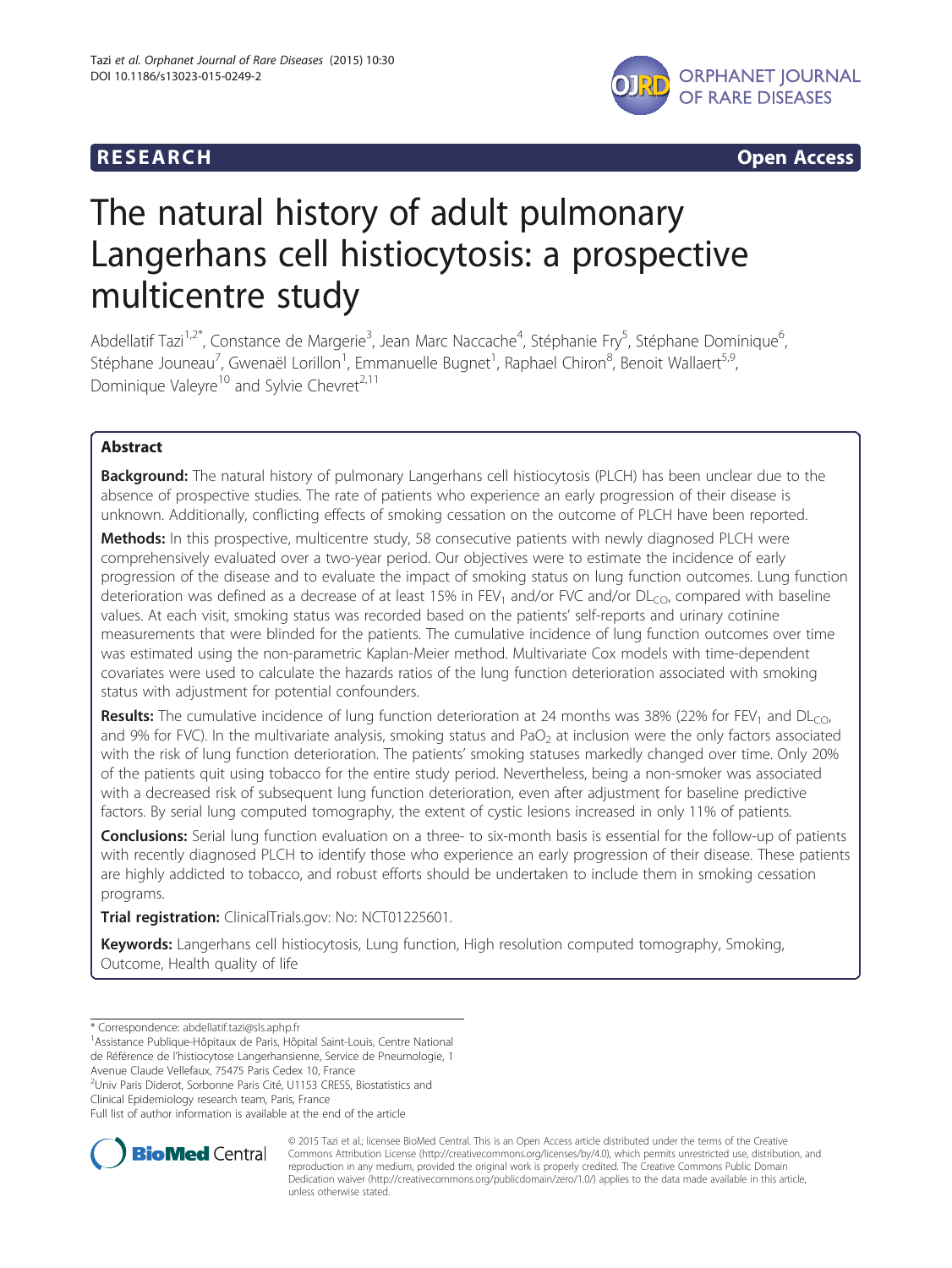#### Background

Pulmonary Langerhans cell histiocytosis (PLCH) is a rare cystic disorder of unknown origin that occurs in young adult smokers [1-3]. The disease can resolve spontaneously, remain stable, or progress to respiratory failure with severe pulmonary hypertension (PH), requiring lung transplantation [1,2,4].

The natural history of PLCH is unclear due to a lack of prospective studies. In a long-term, multicentre, retrospective study, we found that lung function had deteriorated in approximately half of patients during the five years of follow-up [5]. We also found that a subgroup of patients experienced a dramatic decline in their forced expiratory volume in 1 second (FEV<sub>1</sub>) early after the diagnosis of their disease [5].

The triggering role of smoking in PLCH has been highlighted by the finding that most children with systemic LCH who develop lung involvement in adolescence or adulthood begin smoking before this event [6]. Smoking cessation is an essential goal for these patients, but conflicting effects of smoking cessation on the outcome of the disease have been reported, particularly because the smoking statuses of the patients have been based on self-reports, and no surrogate markers have been used to ascertain smoking cessation [4,5,7-12]. Furthermore, the smoking status of the patients during follow-up has not been assessed in these retrospective studies.

The creation of the Reference Centre for Langerhans Cell Histiocytosis provided a unique opportunity to conduct a longitudinal, prospective study in a cohort of patients with newly diagnosed PLCH, who were comprehensively evaluated over time. The main objectives of this study were the following: 1) to estimate the incidence of progression early in the course of the disease; and 2) to rigorously assess the smoking status of the patients during follow-up and to seek an association between smoking status and subsequent lung function outcomes.

#### Methods

#### Study design

This prospective, multicentre study was conducted by the French National Reference Centre for Langerhans Cell Histiocytosis, in collaboration with six hospital pulmonary departments. The inclusion period was from May 2006 to April 2009. The study protocol was approved by the appropriate ethics committee in February 2006 and was registered with [www.clinicaltrials.gov](http://www.clinicaltrials.gov) (NCT01225601). The study was funded by the French Ministry of Health and the Delegation for Clinical Research of the Assistance Publique-Hôpitaux de Paris. The sponsors had no role in the design, conduct, or data analysis of the study.

#### Study subjects

Consecutive patients 18 years of age or older who were referred for PLCH to the participating centres were considered eligible, provided they received no treatment for their disease. The diagnosis of PLCH either was histologically confirmed or was based on the following: 1) an appropriate clinical setting, 2) a typical lung highresolution computed tomography (HRCT) showing the combination of nodules, cavitated nodules and thick- and thin-walled cysts, predominantly in the upper and middle lung fields with relative sparing of lung bases; 3) a marked predominance of alveolar macrophages in bronchoalveolar lavage, with no lymphocytosis and no pathogen; and 4) exclusion of alternative diagnoses [1,5]. The patients' records were systematically reviewed to confirm the PLCH diagnosis at the time of inclusion.

All of the patients provided written informed consent. Additional details on the inclusion and exclusion criteria are provided in the Additional file 1.

#### Follow-up

The patients were managed in an outpatient manner at each study centre. Study visits occurred at baseline and at three, six, 12, 18, and 24 months. The patients were strongly encouraged to stop smoking at inclusion and during all of the follow-up visits in the study, including the use of dedicated smoking cessation consultations at each participating centre. The prescription of medications used in the smoking cessation programs was left to the discretion of the physician investigators.

At each visit, clinical evaluation, smoking status (based on the patients' self-reports and urinary cotinine measurements blinded for the patients) [13], lung function, blood gases, and 6-minute walk test results were recorded. The patients also completed the St George's Respiratory Questionnaire (SGRQ) [14]. Lung HRCT and Doppler echocardiography (as a screening test for PH) [15] were performed every six months. The evaluations performed at each visit are detailed in the Additional file 1.

#### Data collection

A standardised case report form was completed at each investigation centre. The data were monitored by independent clinical research assistants. All of the HRCT scans were centrally analysed by a radiologist (C de M) and a chest physician (AT), both of whom had no knowledge of the clinical or functional findings. Semi-quantitative nodular and cystic CT scores were calculated, and the patients were classified into subgroups according to the CT score values, as previously described [5]. The presence of other smokingrelated lung abnormalities (ground glass opacities and emphysema) were also recorded [16,17]. During the followups, an HRCT score variation of at least four points was considered significant. Additional details about the lung CT analyses and on the scoring that was used is provided in the Additional file 1.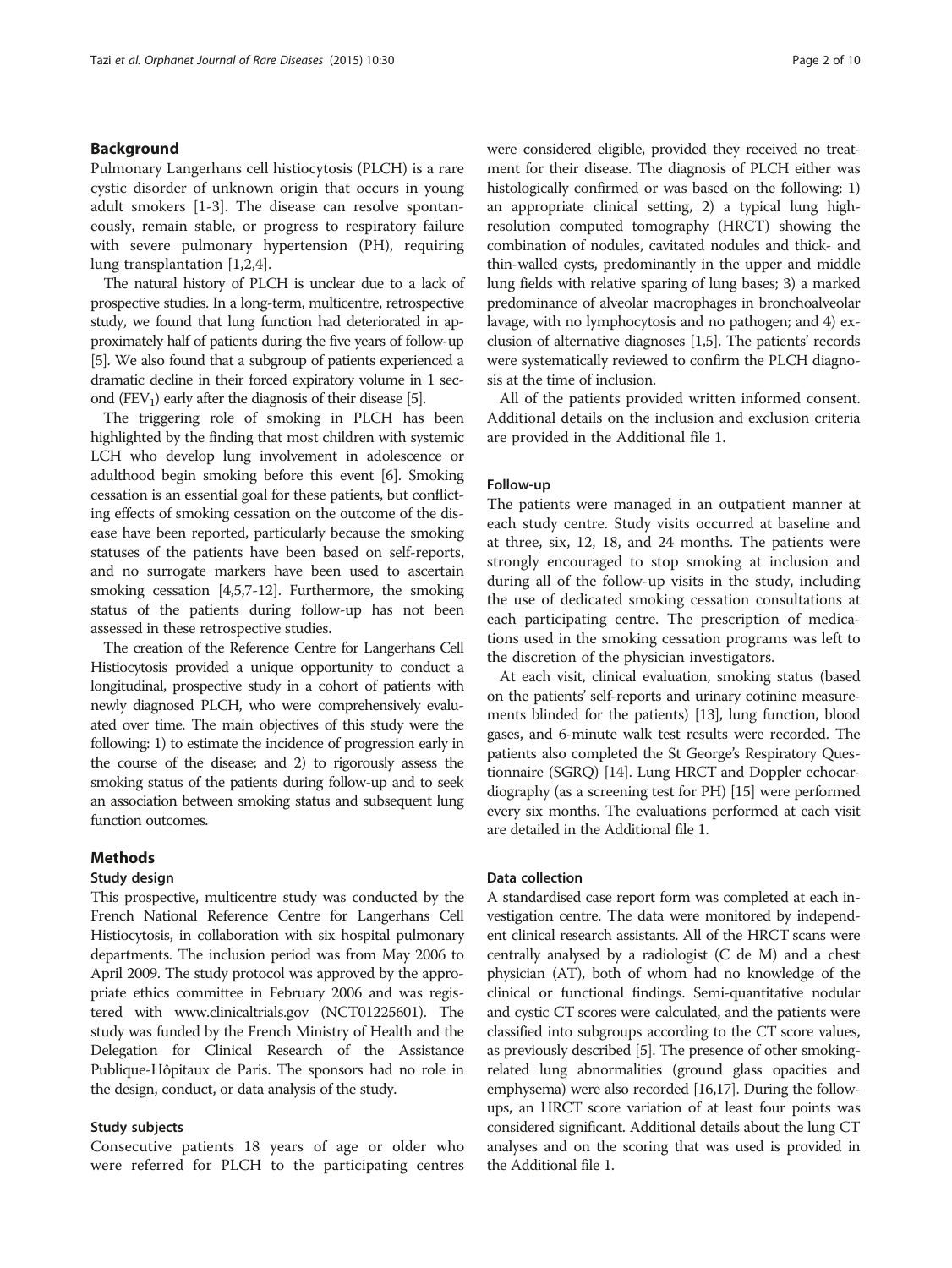#### Endpoints

The primary outcome was the progression of PLCH, based on lung function deterioration, defined as a decrease of at least  $15\%$  in  $FEV_1$ , forced vital capacity (FVC) and/or the diffusing capacity of carbon monoxide  $(DL_{CO})$  compared with the baseline values.

Additionally, because prolonged constitutional symptoms and the occurrence of multiple pneumothoraces were reportedly associated with poor outcomes of PLCH [18], patients presenting these features during their follow-up were also considered as having progressive disease, even in the absence of the deterioration of lung function.

Secondary outcomes included variations in the lung function parameters over time, the 6-minute walk test and blood gas results, HRCT findings, SGRQ scores, and the occurrence of PH.

#### Statistical analysis

Descriptive statistics are presented, namely the mean ± standard deviation (SD) or median (interquartile range [IOR]) values.

The cumulative incidence of the lung function outcome over time was estimated using the non-parametric Kaplan-Meier method. Cox proportional hazards models with time-dependent covariates were used to calculate the cause-specific hazards ratio (HR) of lung function deterioration associated with smoking status, while fully adjusting for potential confounders. The time-varying smoking patterns were modelled with three covariates: 1) the subject's smoking status (smoker or non-smoker) at the current visit; 2) the subject's smoking status over the previous six or 12 months; and 3) tobacco nonsmoker status during the entire study period.

Mixed models incorporating repeated measures over time on the same subjects (generally correlated) were used for the continuous outcome measurements (i.e., lung function parameters and HRCT scores).

All of the statistical analyses were performed using SAS 9.3 (SAS Inc., Cary, NC, USA) and R 3.0.2 [\(http://](http://www.R-project.org/) [www.R-project.org/\)](http://www.R-project.org/). Two-sided P-values less than 0.05 were considered significant.

#### Results

#### Study population

Sixty-three patients with PLCH were enrolled in the study. Five patients were excluded (three patients were immediately lost to follow-up after inclusion, one patient withdrew his informed consent, and one patient with lymphangioleiomyomatosis had been erroneously included).

The disease was isolated in the lung in all but two patients who had associated localised bone lesions. The diagnosis of PLCH was histologically confirmed in 21 patients (36%; surgical lung biopsy,  $n = 20$ ; bone biopsy,  $n = 1$ ). The median time between the diagnosis of PLCH and inclusion in the study was 3.8 months (IQR: 2–7 months). The characteristics of the patients at the time of inclusion are shown in Table 1. No superimposed lung HRCT ground glass opacities were observed, whereas emphysema was present in 5 patients (localised  $n = 3$ , diffuse  $n = 2$ , both with histologically proven PLCH).

Doppler echocardiography was available at inclusion for 57 patients and none had criteria for PH. The median tricuspid regurgitant jet velocity was 2.4 m∙s <sup>−</sup><sup>1</sup> (IQR 2.3- 2.5 m∙s −1 ), the median pulmonary arterial systolic pressure was 30 mm Hg (IQR 26–33 mm Hg), and no patient had increased dimensions of right heart chambers.

The patients were followed for a median of 24 months (IQR: 22–25 months). Fifty-five and 44 patients were evaluable at one and two years of follow-up, respectively. One patient incidentally died of myocardial infarction five months after inclusion, and 13 patients discontinued the study. No patients received systemic corticosteroids or immunosuppressive treatment during the study. A flow chart of the study is provided in the Additional file 1.

#### Progression of PLCH

No patients complained of constitutional symptoms during the follow-up visits. Two patients experienced pneumothorax at one and 12 months after inclusion, respectively; pneumothorax spontaneously resolved in one case and was treated by surgical pleurodesis in the other. No patient progressed from isolated PLCH to multisystem disease.

Compared with their baseline values, 23 (40%) patients had a decrease of at least 15% in  $FEV_1$ , FVC and/or  $DL_{CO}$ within a median of one year of follow-up (Table 2). More precisely, FEV<sub>1</sub>, FVC, and  $DL<sub>CO</sub>$  decreased by at least 15% in 13 (22%) patients, six (10%) patients, and 14 (24%) patients, respectively. The two patients who had a pneumothorax during their follow-up had previously presented a decrease in their lung function. Figure 1 shows the cumulative incidences of the deterioration of lung function parameters during the study. The estimated cumulative incidence of deterioration at 24 months was 38% (95% CI: 25-51%) considering any functional parameter, 22% (95% CI: 11-33%) for  $FEV_1$  and  $DL_{CO}$  and 9% (95% CI: 1-16%) for FVC.

#### Patients with lung function deterioration

Table 2 summarises the characteristics of the patients with lung function deterioration. At the time of deterioration, 17 patients (74%) had a functional class of dyspnoea that was ≥2 according to the New York Heart Association (NYHA) criteria. Among the 13 patients with a decline in  $FEV_1$ , nine (69%) had an obstructive pattern at the time of deterioration (FEV<sub>1</sub>:  $66 \pm 10.4\%$  of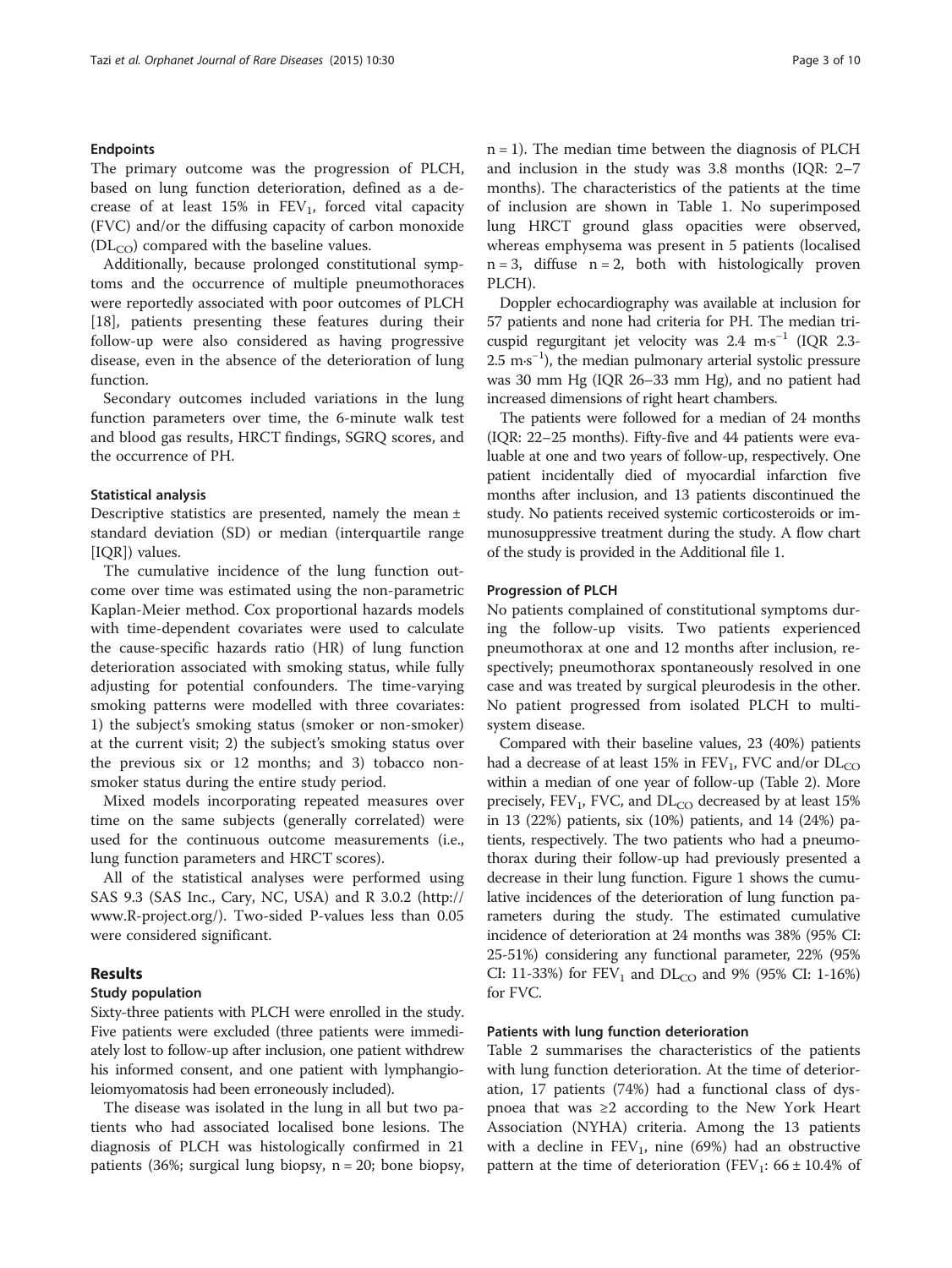Table 1 Baseline characteristics of the patients\*

| Characteristic                    | N = 58           |
|-----------------------------------|------------------|
| Age, yrs                          | $35.6 \pm 10.8$  |
| Female sex, n (%)                 | 31 (53)          |
| Race, n (%)                       |                  |
| White                             | 55 (95)          |
| Other                             | 3(5)             |
| Smoking history, pack-years       | $21 \pm 17$      |
| At diagnosis, n (%)               |                  |
| Current smokers                   | 56 (97)          |
| Ex-smokers                        | 2(3)             |
| At inclusion, n (%)               |                  |
| Current smokers                   | 39 (67)          |
| Clinical features, n (%)          |                  |
| Asymptomatic                      | 21 (36)          |
| Cough                             | 30 (52)          |
| Dyspnoea                          | 26 (45)          |
| NYHA class II/III                 | 23/2             |
| History of pneumothorax           | 11 (19)          |
| Constitutional symptomst          | 6(10)            |
| Pulmonary function testing        |                  |
| FEV <sub>1</sub>                  |                  |
| Volume, ml                        | $2974 \pm 839$   |
| % predicted                       | $87 \pm 18$      |
| <b>FVC</b>                        |                  |
| Volume, ml                        | $3787 \pm 1036$  |
| % predicted                       | $93 \pm 18$      |
| FEV <sub>1</sub> /FVC, %          | $75.5 \pm 8.8$   |
| TLC, % predicted                  | $100.6 \pm 15.3$ |
| RV, % predicted                   | $116.5 \pm 36.2$ |
| RV/TLC, % predicted               | $114.4 \pm 30.2$ |
| $DLCO$ % predicted                | $64.3 \pm 13.2$  |
| Normal lung function, n (%)       | 7 (12)           |
| Restriction, n (%)‡               | 5 (9)            |
| Obstruction, n (%)‡               | 15 (26)          |
| Bronchial hyperreactivity, n (%)# | 6 (10)           |
| $DL_{CO}$ <80% predicted, n (%)‡  | 49 (87)          |
| $PaO2$ mm Hg                      | $87 \pm 10$      |
| 6-Minute walk distance, m         | $514 \pm 93$     |
| HRCT nodular score§               | $8 + 4.5$        |
| Nodular score subgroup, n (%)     |                  |
| Low                               | 26 (46)          |
| Intermediate                      | 20 (36)          |
| High                              | 10 (18)          |
|                                   |                  |

#### Table 1 Baseline characteristics of the patients\* (Continued)

| HRCT cystic score§           | $8.2 + 5$     |
|------------------------------|---------------|
| Cystic score subgroup, n (%) |               |
| l ow                         | 30(54)        |
| Intermediate                 | 18 (32)       |
| High                         | 6(11)         |
| Very high                    | 2(3)          |
| SGRQ score                   | $20.2 + 18.8$ |
|                              |               |

Definition of abbreviations: IQR interquartile range, NYHA New York Heart Association,  $FEV<sub>1</sub>$  forced expiratory volume in 1 second, FVC forced vital capacity, TLC total lung capacity, RV residual volume,  $DL_{CO}$  diffusing capacity for carbon monoxide,  $PaO<sub>2</sub>$  arterial partial oxygen pressure, HRCT highresolution computed tomography, SGRQ St George's Respiratory Questionnaire.  $*$ Plus-minus values are the means  $\pm$  SDs. †Constitutional symptoms were associated with respiratory symptoms in four of six patients. ‡Lung function restriction was defined as TLC <80% of the predicted value and obstruction as an FEV<sub>1</sub>/FVC ratio <70%. Bronchial hyperreactivity corresponded to a post-bronchodilator  $FEV_1$  improvement of  $>12\%$  and >200 ml compared with the baseline values. The  $DL<sub>CO</sub>$  was available for 56 patients. §HRCT was available at inclusion for 56 patients. The maximal values for the HRCT nodular and cystic scores were 18 and 24, respectively. ║SGRQ was available at inclusion for 55 patients. The scores ranged from 0 to 100, with higher scores indicating worse functioning.

the predicted value). Among the six patients who had decreases in their FVC, only one patient had a restrictive pattern (TLC: 70% of the predicted value), whereas the remaining five patients had a parallel increase in their residual volume (RV), resulting in a normal TLC (TLC:  $112 \pm 9.5\%$  of the predicted value). Eight patients had an isolated decrease in  $DL_{CO}$  (56 ± 12% of the predicted value at the time of deterioration). Serial Doppler echocardiograms were available for 7 of these 8 subjects and showed criteria for likely PH in one patient at 18 months of follow-up (tricuspid regurgitant jet velocity: 3.34 m⋅s<sup>-1</sup>; pulmonary arterial systolic pressure: 54 mm Hg). PH was confirmed by right heart catheterisation (mean pulmonary artery pressure: 29 mm Hg). The results of the 6 minute walk test did not significantly vary between baseline and the time of lung function deterioration.

#### Smoking statuses of the patients during the study

The smoking statuses of the patients at each visit were based on their self-reports and their urinary cotinine measurements for all of the cases, except for one patient who was undergoing nicotine replacement therapy. Figure 2 shows the variations in the smoking statuses of the patients over time. At inclusion, 39 patients currently smoked, and 19 patients had stopped smoking between diagnosis and their inclusion in the study. Among these 19 non-smoking patients at inclusion, 11 patients remained non-smokers throughout their follow-ups in the study for a median duration of 24.2 months (IQR: 23–25 months), whereas eight patients resumed smoking for variable periods of time.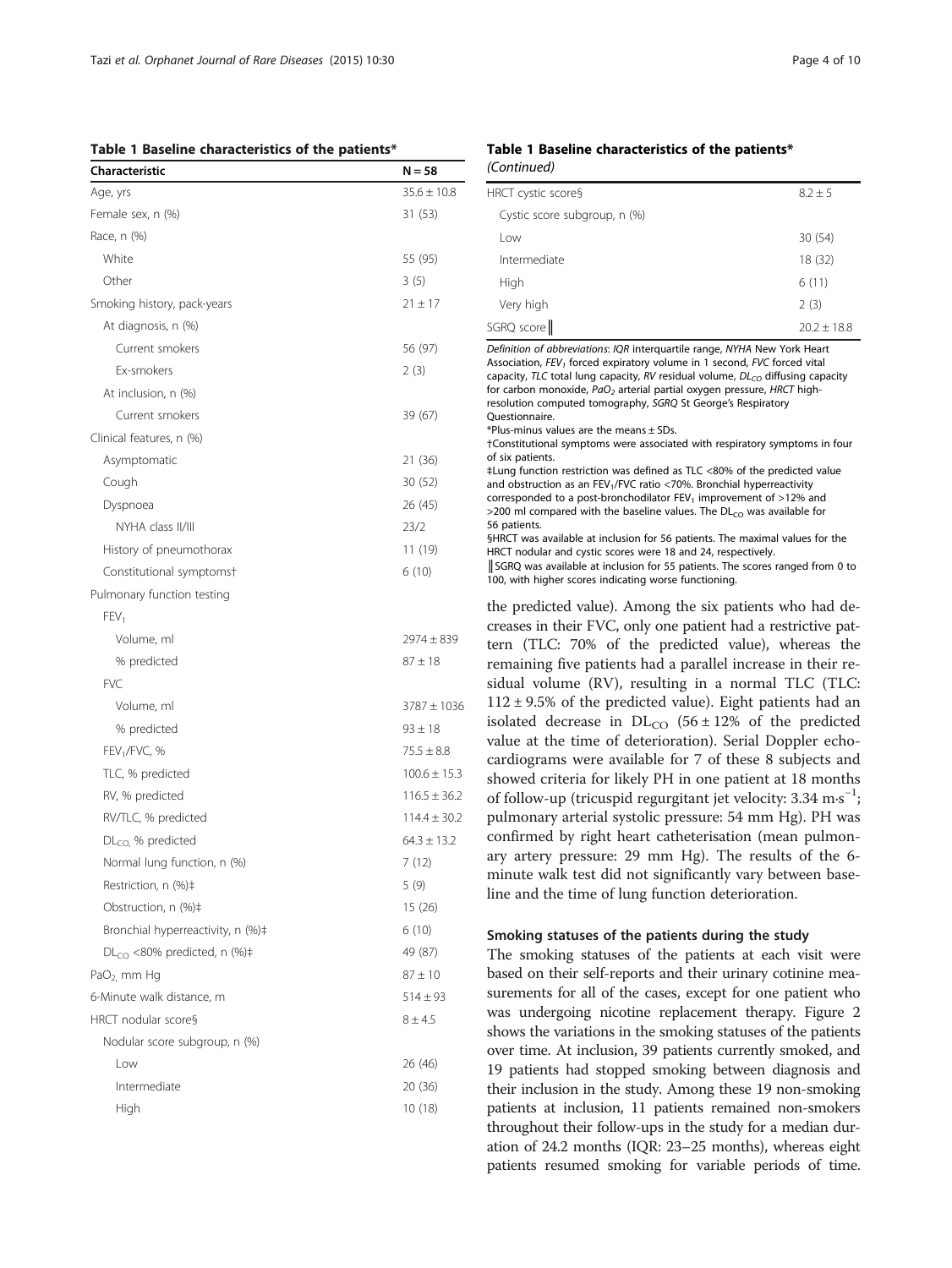| Parameter (n)             | Time of                 | <b>Baseline</b>            | <b>Deterioration</b> | <b>Extent of deterioration</b>            |          |
|---------------------------|-------------------------|----------------------------|----------------------|-------------------------------------------|----------|
|                           | deterioration<br>month  | Absolute valuet            |                      | Absolute valuet                           | P value# |
|                           |                         | % of predicted             |                      | $\%$                                      |          |
| FVC $(n=6)$               | $14.3 (8 \cdot 4 - 23)$ | 3350 (3100-3810)           | 2745 (2330-2950)     | $-665$ $(-770; -590)$                     | 0.03     |
|                           |                         | 98 (85-112)                | 80 (64-94)           | $-20$ ( $-22.6$ ; $-16.2$ )               |          |
| $FEV_1$ (n = 13)          | $12.8(5.8 - 18.2)$      | 2540 (2390-3300)           | 1990 (1740-2770)     | $-460$ ( $-530$ ; $-400$ )                | < 0.001  |
|                           |                         | $90.1$ (80; $96 \cdot 0$ ) | 77.2(67.9; 78.7)     | $-16.7$ ( $-18.8$ ; $-15.8$ )             |          |
| $DL_{CO}$ (n = 14)        | $11.7(6.2 - 17.6)$      | $6(4.7-6.5)$               | 4.82 (3.6-5.31)      | $-1.17$ ( $-1.4$ ; $-0.95$ )              | < 0.001  |
|                           |                         | 64.3 (57-72)               | $50(44-60)$          | $-17.8$ ( $-19 \cdot 2$ ; $-16 \cdot 3$ ) |          |
| 6-minute walk distance, m |                         | 505 (480-547)              | 529 (471-564)        | $0(-36; +31.5)$                           | 0.71     |
| $PaO2$ , mm Hq            |                         | 79 (75-88)                 | 86 (79-90)           | $-1$ (-6; +12)                            | 0.38     |
| SGRQ score§               |                         | $21.8(10.8-43.5)$          | $16.1(7.3-28.7)$     | $-3.2$ ( $-11.2$ ; $+2.1$ )               | 0.12     |
| $HRCT$ nodular score      |                         | $7.5(6-10)$                | $6.5(5-10)$          | $0(0-0)$                                  | 0.69     |
| HRCT cystic score         |                         | $6.5(5-11)$                | $7(4-12)$            | $0(0-2)$                                  | 0.18     |
|                           |                         |                            |                      |                                           |          |

Table 2 Characteristics of the 23 patients with deteriorating lung function\*

Definition of abbreviations: FVC forced vital capacity, FEV<sub>1</sub> forced expiratory volume in 1 second, DL<sub>CO</sub> diffusion capacity for carbon monoxide, PaO<sub>2</sub> the arterial partial oxygen pressure, SGRQ St George's Respiratory Questionnaire, HRCT high-resolution computed tomography.

\*Results are expressed as the medians and interquartile ranges (in parentheses). Lung function deterioration was defined as a decrease of at least 15% in the  $FEV<sub>1</sub>$ , FVC and/or  $DL<sub>CO</sub>$ .

 $\dagger$ Absolute values are expressed in ml for FVC and FEV<sub>1</sub> and in mmol/min/kPa for DL<sub>CO</sub>.

‡A paired t-test was used for the comparisons.

§SGRQ was available for 22 patients. Values ranged from 0 to 100, with higher scores indicating worse functioning.

║The maximal values for the HRCT nodular and cystic scores were 18 and 24, respectively.

Conversely, among the 39 patients who smoked at inclusion, three patients stopped smoking transiently during their follow-ups for three or six months, and five patients were weaned from tobacco for six  $(n = 1)$ , 12  $(n = 1)$ , 18  $(n = 1)$ , or 24  $(n = 2)$  months. Taken together, 13 (22%) patients remained weaned from tobacco throughout their follow-ups in the study.



Based on their lung function parameters, there was no difference in severity between non-smoking and smoking patients at the time of inclusion  $(p > 0.1)$ .

#### Factors predictive of lung function deterioration

Table 3 presents the detailed univariate analyses of the factors predictive of lung function deterioration. At inclusion, the factors that influenced the risk of lung function deterioration were older age, the presence of an airflow obstruction pattern, decreased  $PaO<sub>2</sub>$  and a high SGRQ score. Smoking status at inclusion was also associated with an increased risk of lung function deterioration. In contrast,  $FEV<sub>1</sub>$  impairment at inclusion, the initial presence of air trapping (defined as an RV/TLC ratio of >120% of the predicted value), and HRCT cystic-score values were not associated with further deterioration in lung function. When considering the predictive factors jointly in a multivariable model, only smoking status and  $PaO<sub>2</sub>$  at inclusion still influenced the hazard of lung function deterioration. Indeed, smoking at inclusion was associated with an increased hazard of progression (HR = 3.28; 95% CI: 1.00-11.1;  $p = 0.05$ ); conversely, the higher the PaO<sub>2</sub> level was at inclusion, the lower the risk was of progression (HR = 0.94, 95% CI: 0.90-0.98; p = 0.0036). Notably, among the patients who smoked at inclusion, those whose lung function deteriorated during follow-up were older  $(41.4 \pm 11.3 \text{ yrs}$  vs.  $32.8 \pm 7.6 \text{ yrs}$ , p = 0.016), had lower PaO<sub>2</sub> values  $(81.1 \pm 9.1 \text{ mm Hg} \text{ vs. } 91.0 \pm 7.6 \text{ mm}$ Hg, p = 0.0013) and had somewhat higher SGRQ scores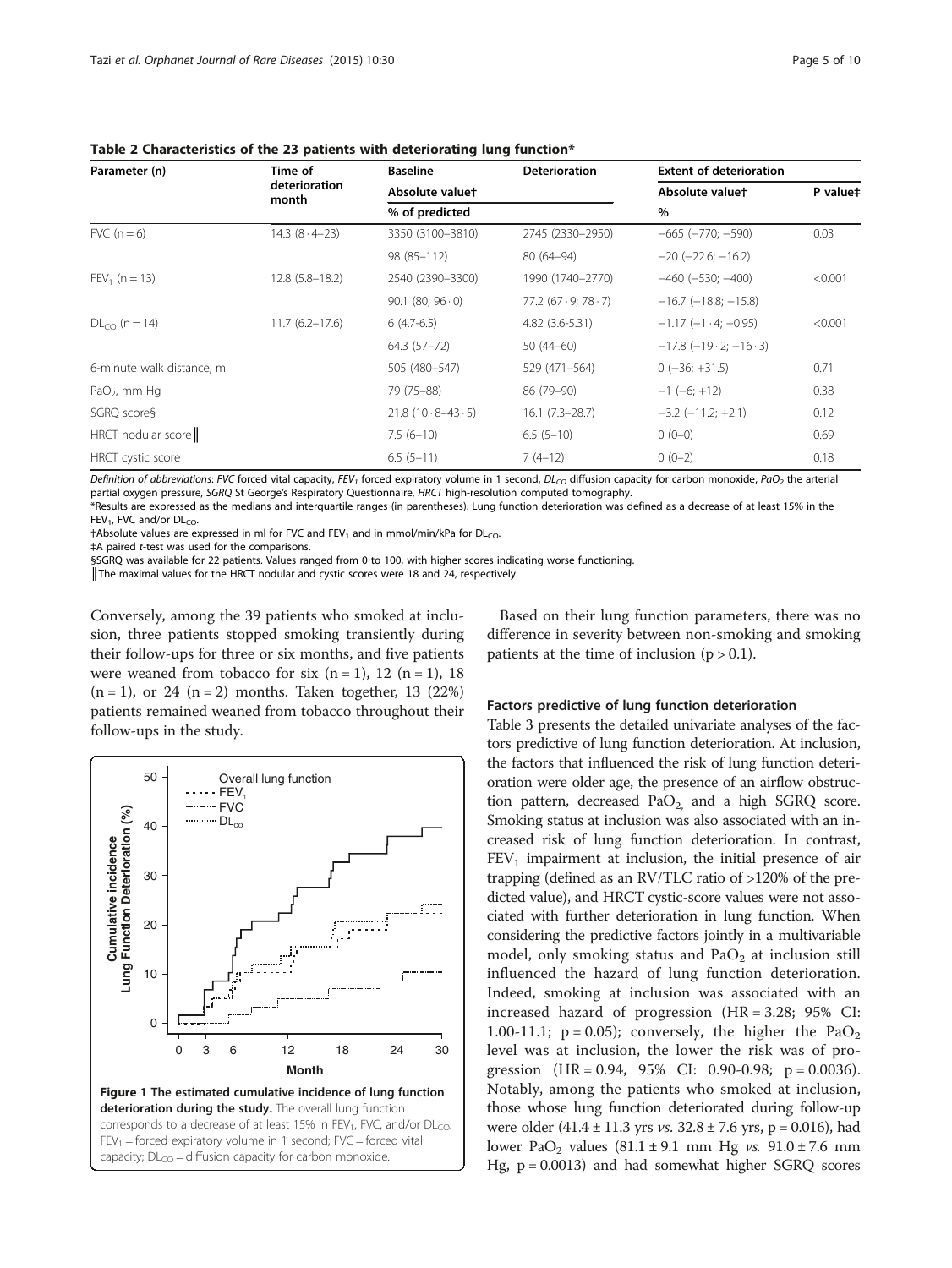

 $(26.2 \pm 20.3 \text{ vs. } 18.4 \pm 18.5, \text{ p} = 0.16)$  compared with those whose lung function did not deteriorate.

#### Lung function outcomes according to smoking status of the patients

Table 4 presents the estimated effects of the patients' smoking statuses (at inclusion and over time) on lung function deterioration. Tobacco use over time was associated with an increased hazard of pulmonary function deterioration. Conversely, smoking discontinuation during the study was associated with a decreased risk of subsequent lung function deterioration, even for patients who had stopped smoking during the previous six months. Moreover, these effects of smoking status remained statistically significant when adjusting for the potential confounder identified by the multivariate prognostic analysis (i.e.,  $PaO<sub>2</sub>$  at inclusion). In contrast, smoking status over time was not associated with variations in the HRCT scores (data not shown).

#### Secondary outcomes of the study

Considering the entire study population, the mean yearly decline in lung function parameters of the entire population was  $68 \pm 90$  ml  $(1.2 \pm 1.8\%)$  for  $FEV_1$ ,  $43 \pm 107$  ml  $(0.1 \pm 1.5\%)$ 1.7%) for FVC and  $0.24 \pm 0.2$  mmol/min/kPa  $(1.4 \pm 1.5%)$ for  $DL_{CO}$ . However, at the last follow-up, 24 (41%) patients had an airflow obstruction (FEV<sub>1</sub>:  $68.4 \pm 14.5\%$  of the predicted value), and five (9%) patients exhibited a restrictive pattern (TLC:  $73.6 \pm 4.5\%$  of the predicted value). Notably, these patients did not experience pneumothoraces nor have other smoking-related interstitial lung disease features (i.e.,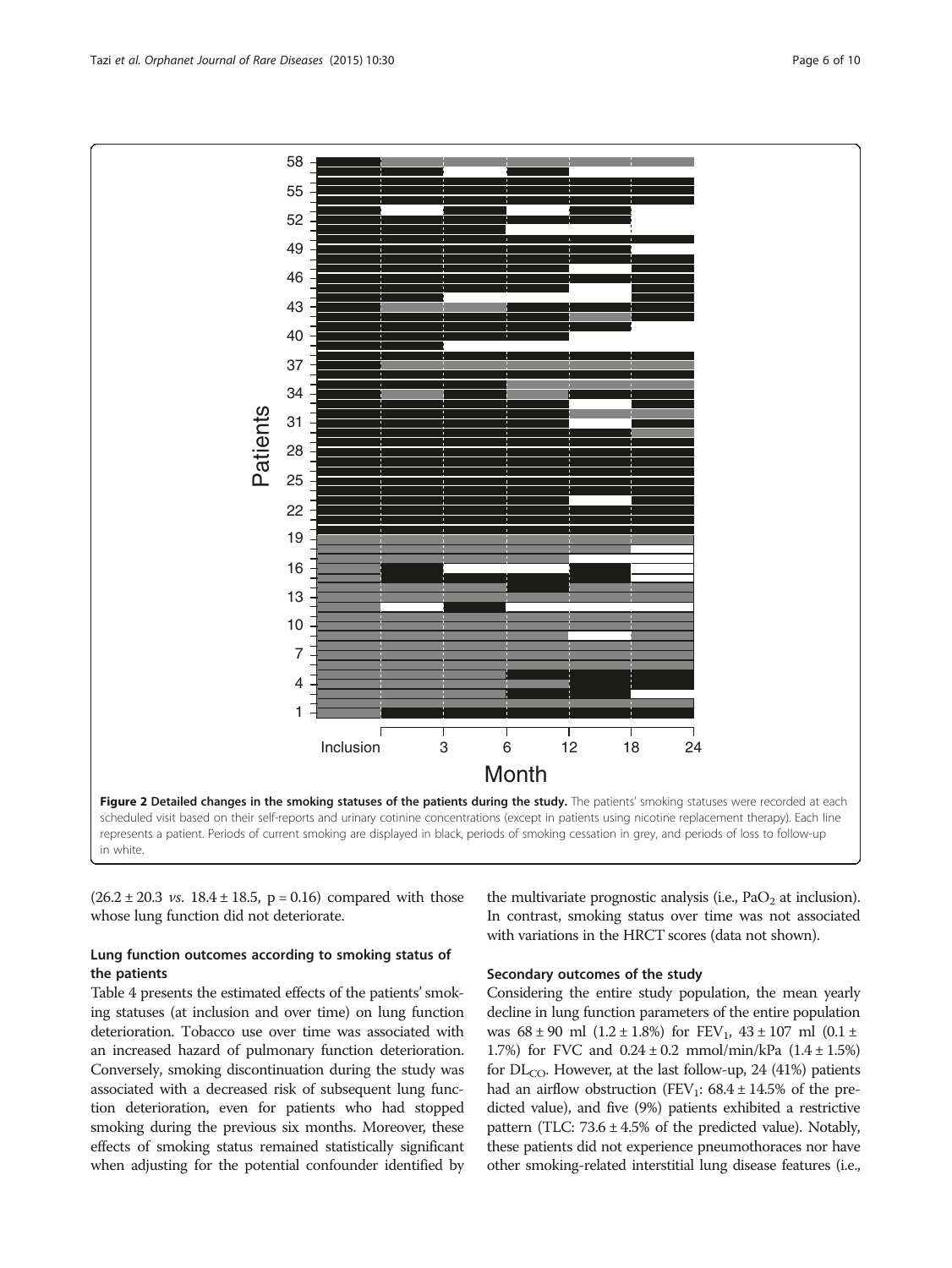### Table 3 Univariate analyses of the predictive factors (measured at inclusion) of lung function deterioration\*

| Characteristic              | <b>Deterioration</b><br>$(n = 23)$ | No deterioration<br>$(n = 35)$ | HR (95% CI)                   | P value |
|-----------------------------|------------------------------------|--------------------------------|-------------------------------|---------|
| Demographic features        |                                    |                                |                               |         |
| Age, yrs                    | $41.1 \pm 12.0***$                 | $32.0 \pm 8.2$                 | $1.7(1.2 - 2.4)$              | 0.002   |
| Sex, n (%)                  |                                    |                                |                               |         |
| Male                        | 12(52)                             | 15(43)                         | 1.0                           |         |
| Female                      | 11(48)                             | 20(57)                         | $0.98(0.4-2.3)$               | 0.97    |
| Smoking status, n (%)       |                                    |                                |                               |         |
| Smokers                     | 20 (87)                            | 19 (54)                        | 1.0                           |         |
| Non-smokers                 | 3(13)                              | 16 (46)                        | $0.25(0.1 - 0.85)$            | 0.027   |
| Clinical features, n (%)    |                                    |                                |                               |         |
| Asymptomatic                | 6(26)                              | 15(43)                         | $0.6(0.2-1.7)$                | 0.38    |
| Cough                       | 10(48)                             | 10(34)                         | $1.3(0.5-3.2)$                | 0.54    |
| Dyspnoea                    | 13 (57)                            | 12(34)                         | $2.0(0.8-4.6)$                | 0.11    |
| Lung function parameters    |                                    |                                |                               |         |
| FEV <sub>1</sub>            |                                    |                                |                               |         |
| % predicted                 | $85.9 \pm 13.7$                    | $87.8 \pm 20.4$                | $0.9(0.7-1.2)$ <sup>+</sup>   | 0.45    |
| ≤59% predicted, n (%)       | 5(14)                              | 1(4)                           | $1 \cdot 0$                   |         |
| 60-79% of predicted         | 7(20)                              | 6(26)                          | $2.8$ (0.3-23.3)              | 0.35    |
| ≥80% predicted              | 23 (66)                            | 16(70)                         | 2.6 (0.3-19.7)                | 0.36    |
| <b>FVC</b>                  |                                    |                                |                               |         |
| % predicted                 | $92.4 \pm 19.6$                    | $93.4 \pm 17.1$                | $0.9(0.7-1.2)$ <sup>+</sup>   | 0.92    |
| TLC                         |                                    |                                |                               |         |
| % predicted                 | $101.0 \pm 18.0$                   | $100.3 \pm 13.4$               | $1.0(0.8-1.3)$                | 0.98    |
| Restriction, n (%)#         | 3(13)                              | 2(6)                           | $1.9(0.5-6.4)$                | 0.32    |
| RV                          |                                    |                                |                               |         |
| % predicted                 | $118.8 \pm 33.4$                   | $115.0 \pm 38.4$               | $1.0(0.9-1.1)$                | 0.67    |
| RV/TLC                      | $36.1 \pm 9.6$                     | $32.0 \pm 9.6$                 | $1.0(1.0-1.02)$               | 0.58    |
| Air trapping, n (%)‡        | 10(43)                             | 11(32)                         | $1.7(0.7-3.9)$                | 0.23    |
| FEV <sub>1</sub> /FVC       | $74.1 \pm 9.8$                     | $76.5 \pm 8.1$                 | $0.98(0.9-1.0)$               | 0.42    |
| Airflow obstruction, n (%)‡ | 10(43)                             | 5(14)                          | $2.9(1.3-6.8)$                | 0.014   |
| DL <sub>CO</sub>            |                                    |                                |                               |         |
| % predicted                 | $63.8 \pm 12.9$                    | $64.6 \pm 13.2$                | $0.3$ (0.0-9.3) <sup>+</sup>  | 0.50    |
| <72% predicted, n (%)       | 17(74)                             | 24 (69)                        | 1.0                           |         |
| ≥72% predicted              | 6(26)                              | 11(31)                         | $0.7(0.3-1.7)$                | 0.42    |
| 6-Minute walk distance, m   |                                    |                                |                               |         |
| % of the predicted value    | $78.7 \pm 14.0$                    | $73.2 \pm 10.1$                | 1.4 (0.9-2.0)+                | 0.09    |
| PaO <sub>2</sub>            | $81.4 \pm 9.7$                     | $90.8 \pm 9.0$                 | 0.94 (0.91-0.98) <sup>+</sup> | 0.0014  |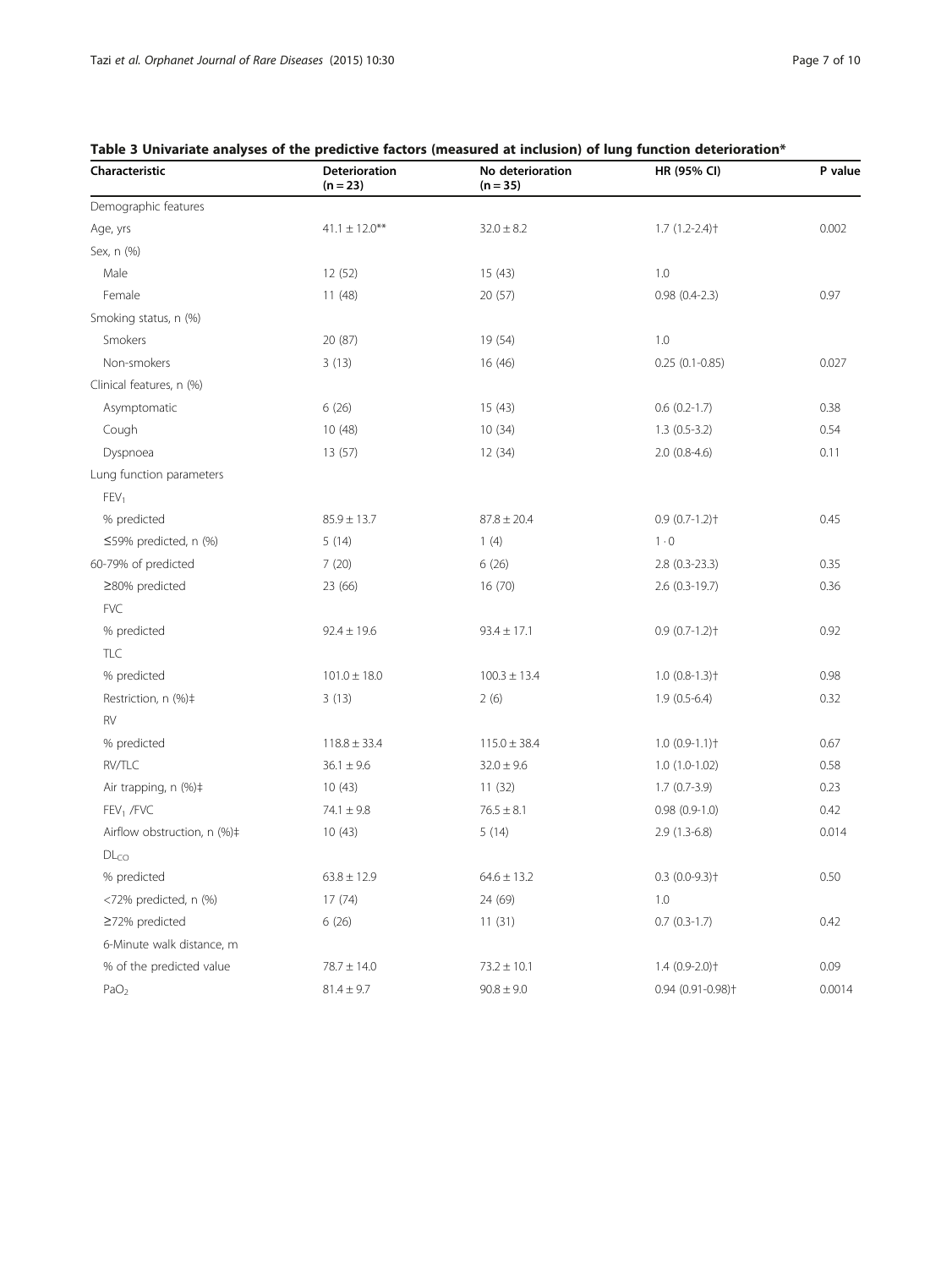| Lung HRCT§    |                 |                 |                   |       |
|---------------|-----------------|-----------------|-------------------|-------|
| Nodular score | $8.4 \pm 4.8$   | $7.8 \pm 4.3$   | $1.1 (0.7 - 2.0)$ | 0.46  |
| Cystic score  | $8.0 \pm 3.9$   | $8.4 \pm 5.7$   | $1.0 (0.7-1.4)$   | 0.89  |
| SGRQ score    | $25.7 \pm 20.1$ | $15.1 \pm 16.8$ | $1.3(1.1-1.6)$    | 0.012 |

#### Table 3 Univariate analyses of the predictive factors (measured at inclusion) of lung function deterioration\* (Continued)

Definition of abbreviations: HR hazard ratio, CI confidence interval, FEV<sub>1</sub> forced expiratory volume in 1 second, FVC forced vital capacity, TLC total lung capacity, RV residual volume, DL<sub>CO</sub> diffusion capacity for carbon monoxide, PaO<sub>2</sub> arterial partial oxygen pressure, HRCT high-resolution computed tomography, SGRQ St George's ;Respiratory Questionnaire.

\*Lung function deterioration was defined by a decrease of at least 15% in FEV<sub>1</sub>, FVC and/or DL<sub>CO</sub> compared with the baseline values.

\*\*Plus-minus values are the means  $\pm$  SDs.

†Reported HRs are given for an increase of 10 units.

‡Lung function restriction was defined as a TLC <80% of the predicted value, air trapping as an RV/TLC ratio >120% of the predicted value and obstruction as an FEV1/FVC ratio <70%.

§HRCT was available at inclusion for 56 patients (22 and 34 patients in each group). The maximal values for the HRCT nodular and cystic scores were 18 and 24, respectively.

Reported HRs are given for an increase of 4 points.

¶SGRQ was available for 55 patients at inclusion (23 and 32 patients in each group). The scores ranged from 0 to 100, with higher scores indicating worse functioning.

ground glass opacities) superimposed on their lung HRCT during during their follow-up. Six patients had a  $PaO<sub>2</sub>$  of  $<$ 70 mm Hg (61 ± 10 mm Hg) at the last evaluation.

Among the 52 patients who had serial Doppler echocardiograms, with the exception of the patient described above, no other patient exhibited criteria for PH.

Figure 3 displays the variations in the lung HRCT scores during the study. At 24 months, the cumulative incidence of cystic score deterioration was estimated to be 10.7% (95% CI: 2.5-19%). Additional details about the variations in the secondary outcomes over time are provided in the Additional file 1.

#### Discussion

This multicentre, prospective study evaluated the early outcome of a homogeneous cohort of patients with untreated PLCH. We were able to demonstrate that 1) a substantial proportion of patients experienced an important decline in their lung function parameters within two years of follow-up and 2) the smoking status of the patients was associated with the risk of subsequent lung function deterioration.

All of the subjects had recent PLCH, as evidenced by the high percentage of initially asymptomatic patients and the low impairment of lung function at inclusion. Similarly, the HRCT findings were also characteristic of recent disease because all of the patients had nodular lesions, whereas less than 15% had high HRCT cystic scores [5,19].

Considering the entire study population, lung function varied weakly during the study period, as exemplified by the mean yearly decline in lung function parameters. Strikingly, however, 40% of the patients presented a decrease of at least 15% in  $FEV_1$ , FVC and/or  $DL_{CO}$  within a median of one year of follow-up. Although the decreases in FVC,  $FEV<sub>1</sub>$  and  $DL<sub>CO</sub>$  were equally significant, decreases were more frequent for the last two parameters. The magnitude of the  $FEV<sub>1</sub>$  decrease in this subgroup of patients was beyond that observed in currently smoking COPD patients [20], and thus probably reflected bronchiolar damage caused by LCH lesions [2,3].

In accordance with the results of retrospective studies, we found, in univariate analyses, that older age and the presence of airflow obstruction at inclusion were associated

Table 4 Estimated effects of the smoking status at baseline and over time on the hazard of subsequent lung function deterioration\*

| Smoking status                        | HR (95% CI)<br>Unadjusted | P value | HR (95% CI)       | P value<br>Adjusted† |  |
|---------------------------------------|---------------------------|---------|-------------------|----------------------|--|
| Baseline non-smoking                  | $0.25(0.07 - 0.85)$       | 0.027   | $0.30(0.09-1.00)$ | 0.05                 |  |
| Time-dependent non-smoking            | $0.25(0.08-0.97)$         | 0.04    | $0.34(0.10-1.14)$ | 0.08                 |  |
| No smoking during the past six months | $0.25(0.07 - 0.84)$       | 0.025   | $0.29(0.08-0.97)$ | 0.044                |  |
| No smoking during the past 12 months  | $0.23(0.07-0.79)$         | 0.020   | $0.28(0.08-0.97)$ | 0.045                |  |
| No smoking during the study period    | $0.22(0.06 - 0.73)$       | 0.014   | $0.28(0.08-0.94)$ | 0.040                |  |

Definition of abbreviations: FEV<sub>1</sub> forced expiratory volume in 1 second, FVC forced vital capacity, DL<sub>CO</sub> diffusion capacity for carbon monoxide, HR hazard ratio, CI confidence interval.

\*Lung function deterioration was defined as a decrease of at least 15% in FEV<sub>1</sub>, FVC and/or DL<sub>CO</sub> compared with the baseline values.

 $t$ The adjustment predictive factor at inclusion was baseline PaO<sub>2</sub>, as selected by the multivariable prognostic model.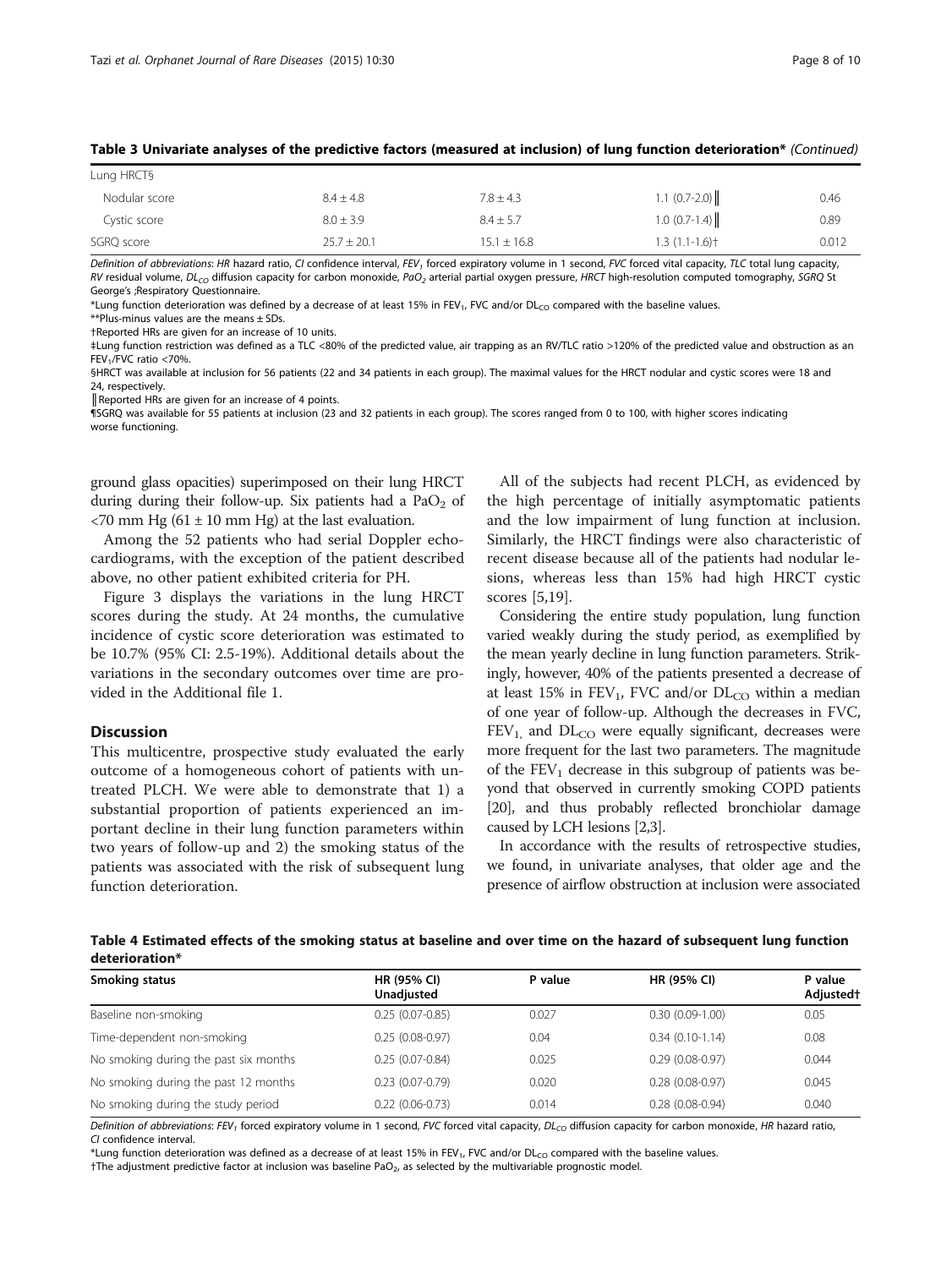with worse outcomes [5,11,18,21]. In the present study, decreased  $PaO<sub>2</sub>$  and an altered respiratory quality of life, as assessed by the SGRQ, were also associated with an increased risk of lung function deterioration. In contrast, we did not confirm that a decrease in  $FEV_1$  or  $DL_{CO}$  or the presence of air trapping was associated with a poor outcome [5,11,18,21]. These differences were most likely due to the heterogeneity of the patients included in the retrospective studies, particularly concerning the duration of their disease [5,11,18,21]. Furthermore, in the multivariate analysis, only baseline  $PaO<sub>2</sub>$  remained associated with disease progression. We hypothesize that the reason behind this correlation was that lower  $PaO<sub>2</sub>$  may reflect more impaired gas exchange in the lung and/or pulmonary vascular involvement in some patients. Finally, the 6 minute walk test was not associated with lung function deterioration.

Based on both self-reports and blinded urinary cotinine measurements, the smoking status of the patients markedly changed over time, and only a minority (approximately 20%) were weaned from tobacco during the study period. The significant variations in smoking status over time most likely explained the discrepancies reported in previous studies concerning the effects of smoking on the outcomes of the disease [4,5,7-12]. Here, using appropriate, time-dependent Cox models, we formally showed that a non-smoker status was associated with a decreased risk of subsequent lung-function deterioration, even in patients who stopped smoking for at least six months during

follow-up. Importantly, this effect on lung function outcome persisted even after adjusting for  $PaO<sub>2</sub>$  at inclusion. Of note, no differences in the severity of baseline lung function were observed between non-smoking and smoking patients. In contrast, smoking status over time was not associated with variations in HRCT findings.

Airflow obstruction was the predominant lung function profile observed in the entire study population, whereas true lung restriction, based on the TLC measured by plethysmography, was observed in less than 10% of the patients. Notably, these patients did not experience pneumothoraces nor have other smoking-related interstitial lung disease features (i.e., ground glass opacities) superimposed on their lung HRCT during their follow-up. By serial plethysmography, patients with a decreased FVC had a parallel increase in their RV, as previously observed in bronchiolar disorders [22]. Although PH has primarily been described in patients with longstanding PLCH [23-25], we found here that such complications may rarely occur earlier in the disease course.

Finally, whereas constitutional symptoms and the occurrence of pneumothoraces were reportedly associated with poor outcomes of PLCH [18], we did not observe constitutional symptoms during follow-up in patients with isolated lung involvement, whereas pneumothoraces occurred rarely during follow-up.

This study has some limitations. Although recruiting a cohort of 58 patients with newly diagnosed PLCH over a period of three years was a challenge, given the size of the cohort, one could fail to identify factors with a minor influence on the outcome of the disease.

#### Conclusions

Because lung function can deteriorate early during the course of recent PLCH in a substantial proportion of patients and is difficult to predict in an individual patient, it is important to evaluate patients serially using  $FEV<sub>1</sub>$ , FVC, and  $DL<sub>CO</sub>$  measurements on a three- to six-month basis. An isolated decreased DL<sub>CO</sub> should prompt screening for PH by Doppler echocardiography. Whereas lung HRCT is essential for diagnosis, systematic close sequential lung HRCTs are of limited value. The 6-minute walk test appears to be less informative than in patients with advanced disease [25]. Given the strong tobacco addictions of patients with PLCH, robust efforts should be undertaken to include these patients in smoking cessation programs.

#### Additional file

[Additional file 1:](http://www.ojrd.com/content/supplementary/s13023-015-0249-2-s1.zip) Supplementary material. Supplementary methods, results (Table S1) and figure legends. Figure S1A. Flow chart of the study. Figure S1B. Visit calendar of the study. Figure S2. Patient distribution among the subgroups based on lung HRCT nodular (Panel A) and cystic scores (Panel B) during the study.